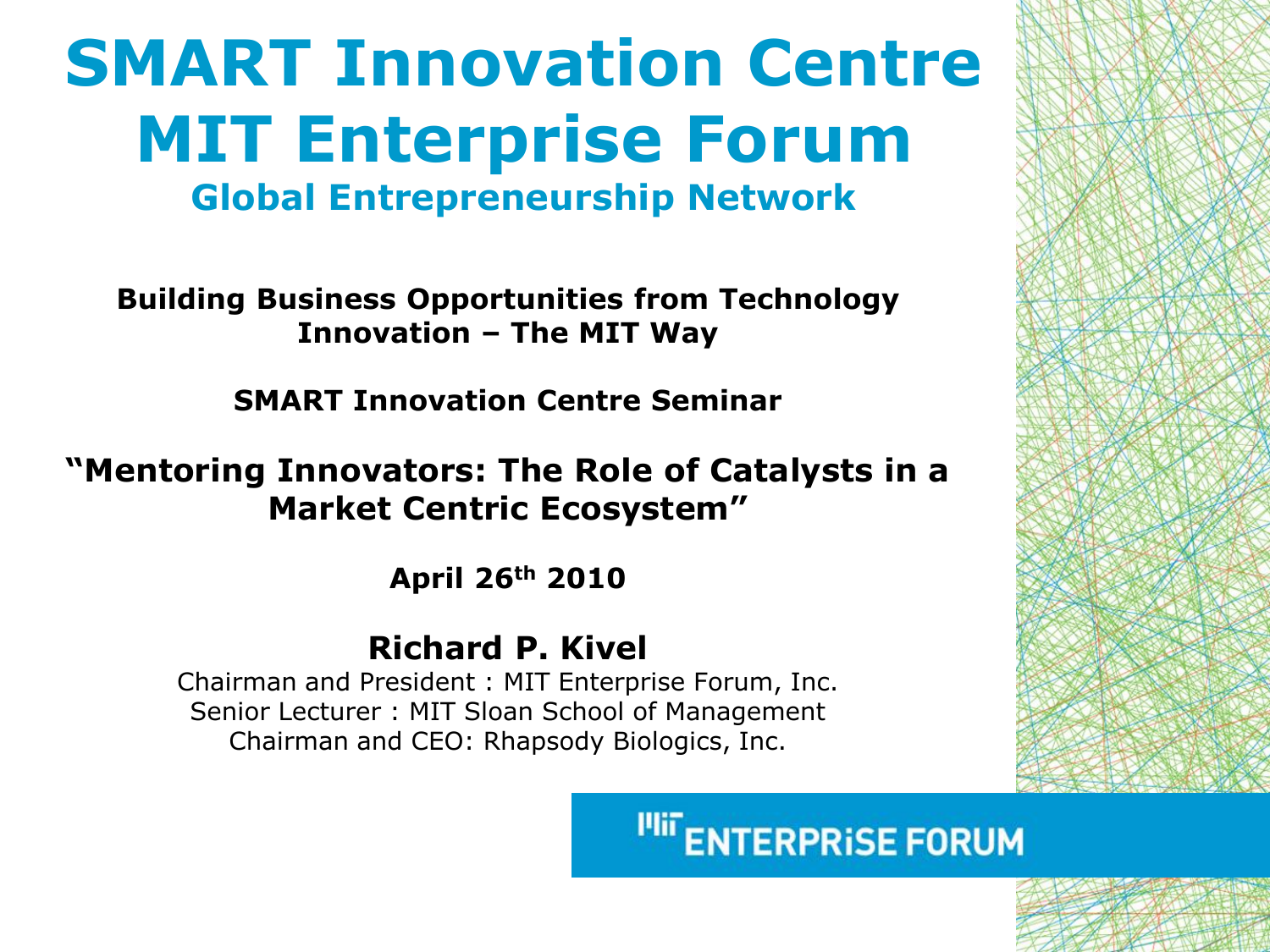## **Innovation**



**In Singapore, we have no oil, no gas, few natural resources, yet we are very successful "If you are put in a position were you have no choice but to succeed, you will succeed, if you have the will"** Lee Hsien Loong: Prime Minister Singapore

Smaller economies with fewer institutions have a competitive advantage in an age where ideas are unleashed by individuals not institutions.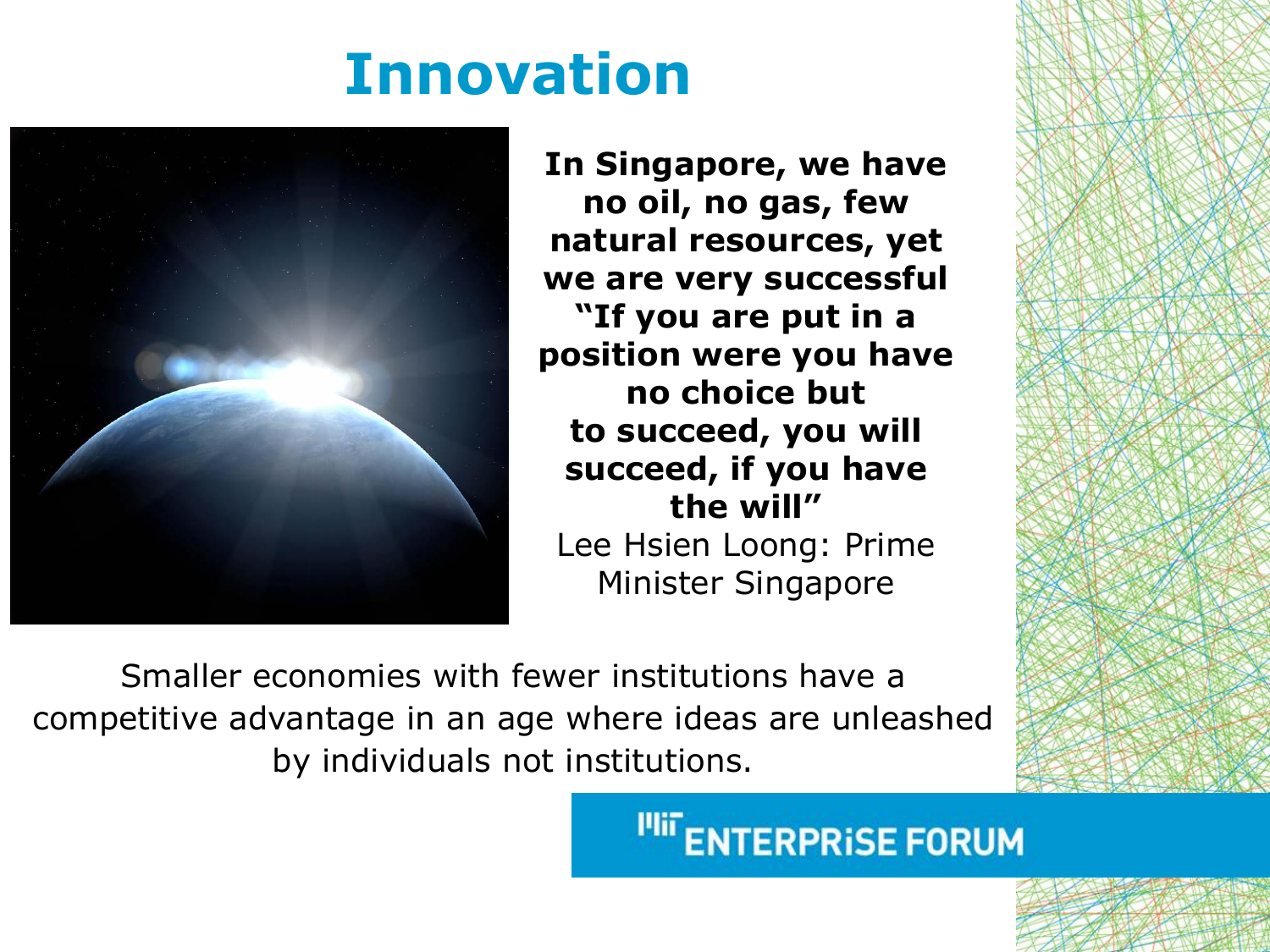## **Mission Statement of the MIT Entrepreneurship Center:**

*To train and develop leaders who will make* 

*high tech ventures successful*

"I want you to be the premier global center for entrepreneurship, and to be recognized as such."

"We must not only be the best. We must also serve as a model for others and ensure that, together, we all make a significant global impact in this vital field."

MIT President Charles M. Vest, July 1996



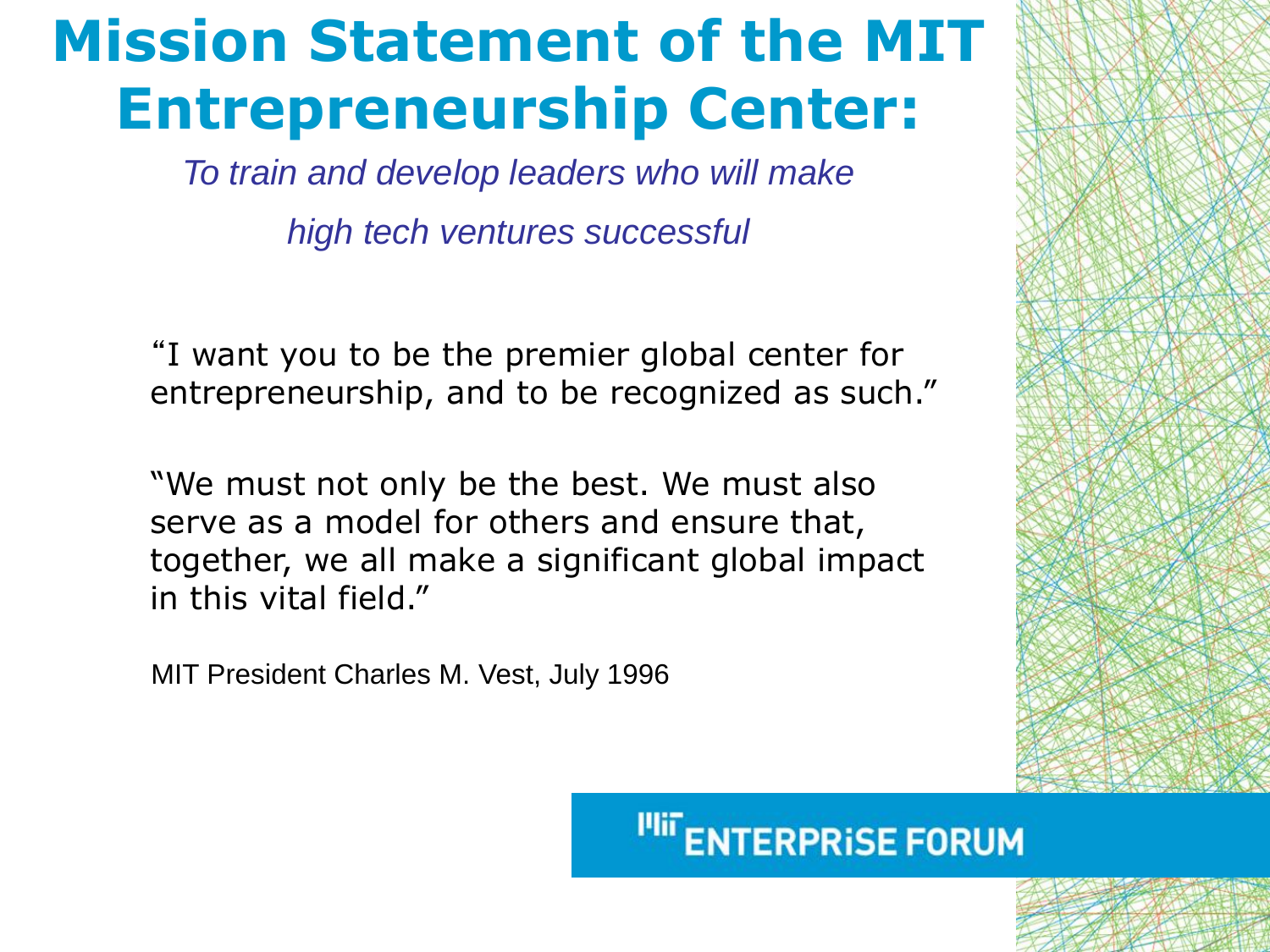# **The Mentor: Catalyst**

- Works with Deshpande Center Leadership around: Identification of technology opportunities & Support of funded projects
- Works with Principal Investigator to understand role of technology in marketplace
- Partners with i-Teams to develop the following:
	- 1. Market size
	- 2. Competitor Analysis
	- 3. IP Strategy ( in conjunctions with MIT TLO)
	- 4. Identification of potential team members
	- 5. Identification of funding sources
	- 6. Business plan and possible \$100k involvement
	- 7. Navigation of complex internal and external ecosystem
	- 8. Contribute to development and launch if appropriate
	- 9. Ongoing support and mentorship

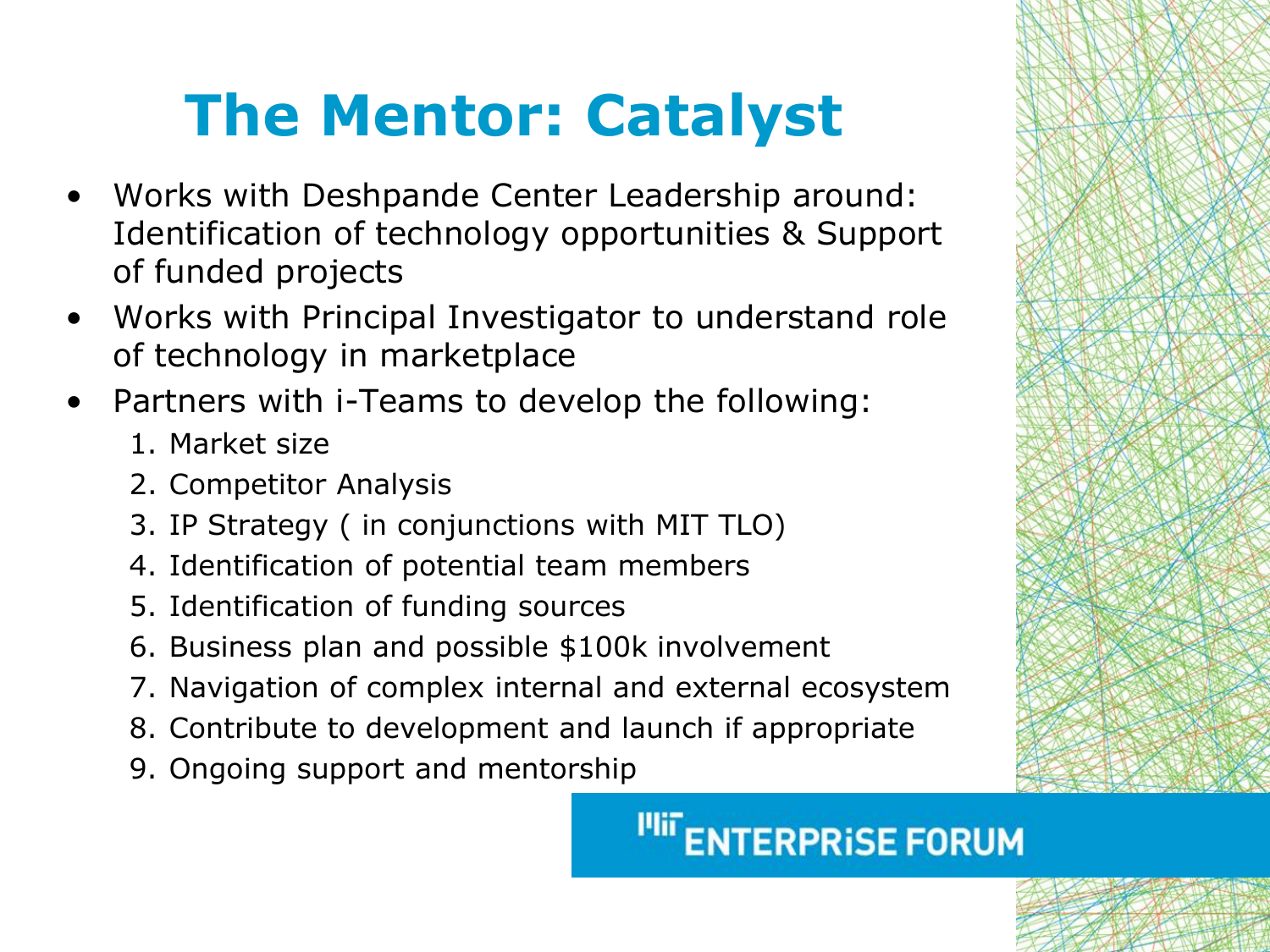# **The Catalyst Mindset**

- Creative Thinking
	- Generate alternatives
	- Challenge assumptions
- Failure is Acceptable in North America
	- No such thing as winners and losers
	- More like: winners and learners *This positive attitude is a U.S. national asset*
- Academicians and Engineers:
	- Don't be embarrassed to make money.

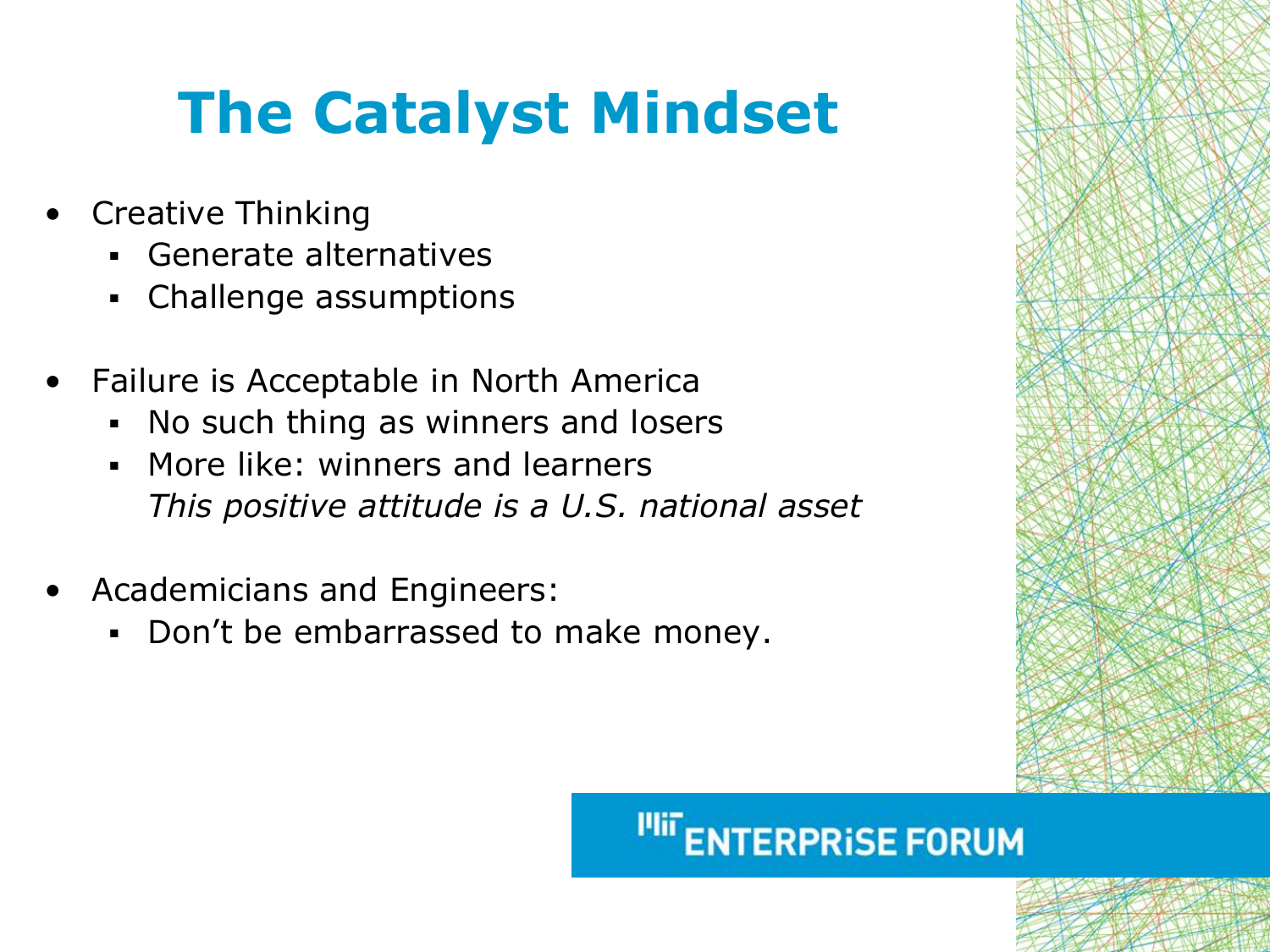# **Catalyst Provide: Business Plan Guidance**

- Executive Summary:
	- What, why, when and how
	- Be brief
- **Business Plan:** 
	- Be optimistic, but realistic
	- Know your competition's numbers
- Advisors:
	- Get good people involved early
	- Managing investor interest
- Focus on how and why prospective customers will buy
- Focus on milestones (more than calendar dates).

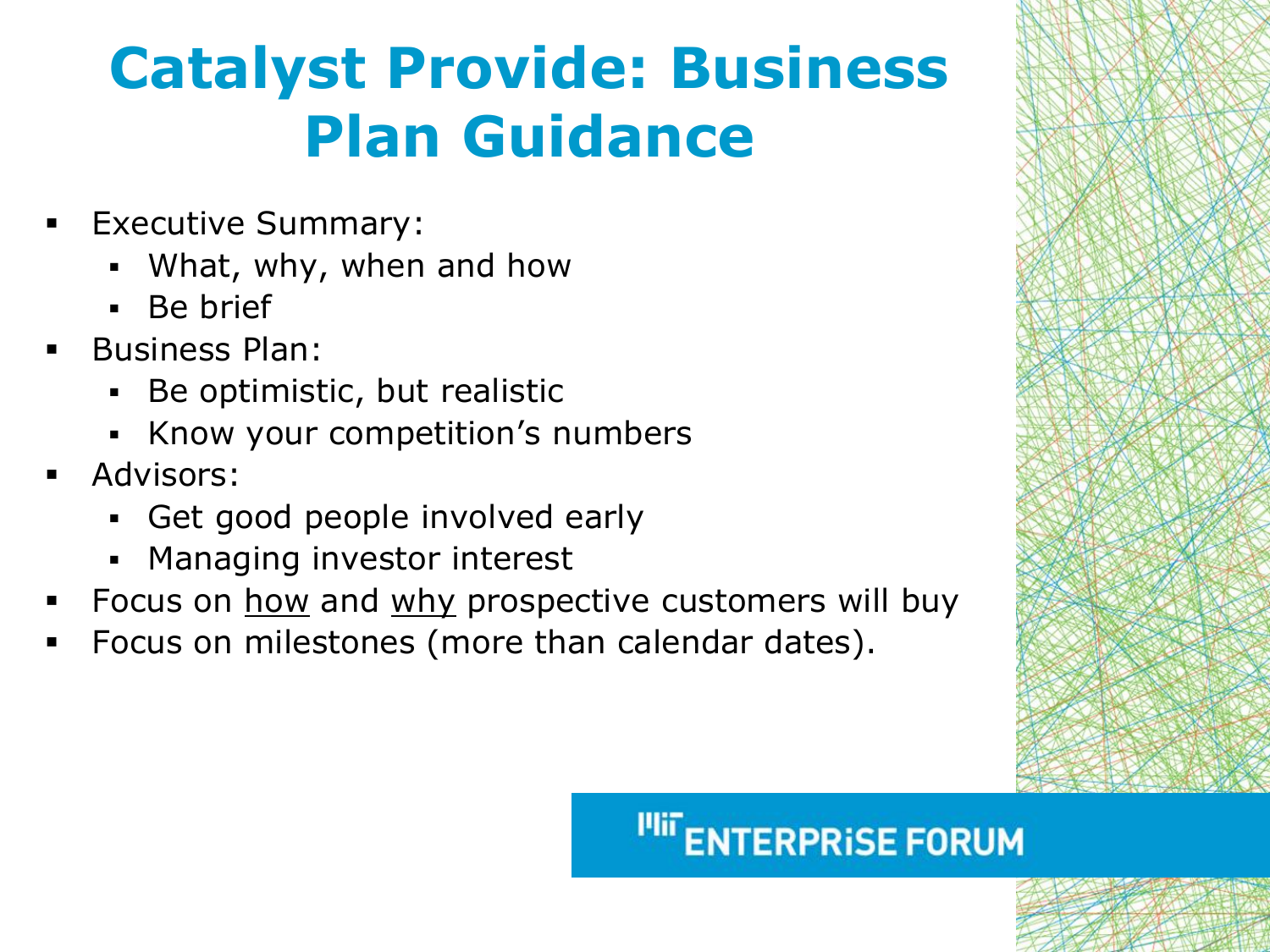## **Mentorship: The Catalyst**

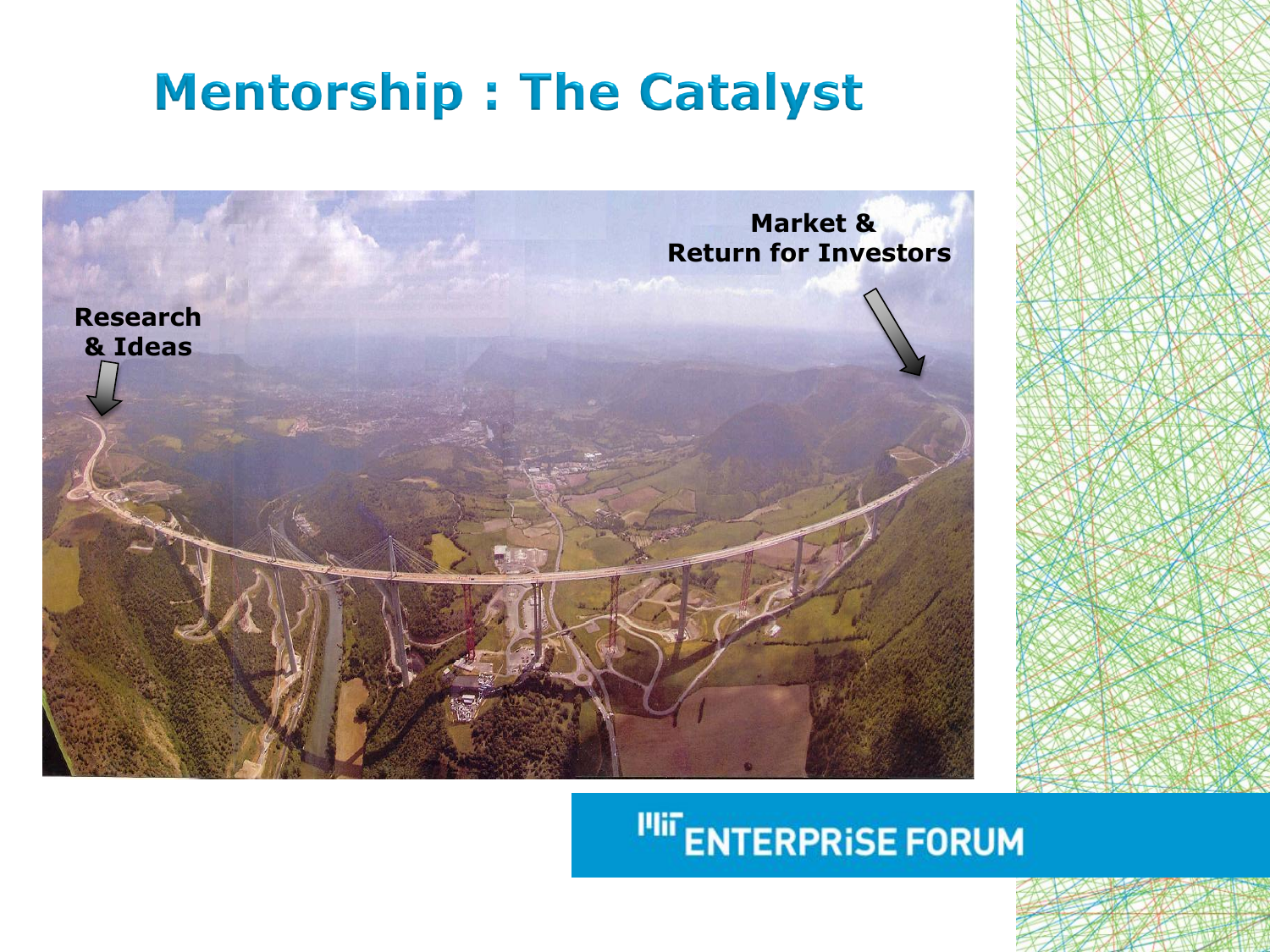## **External Innovation Ecosystem**

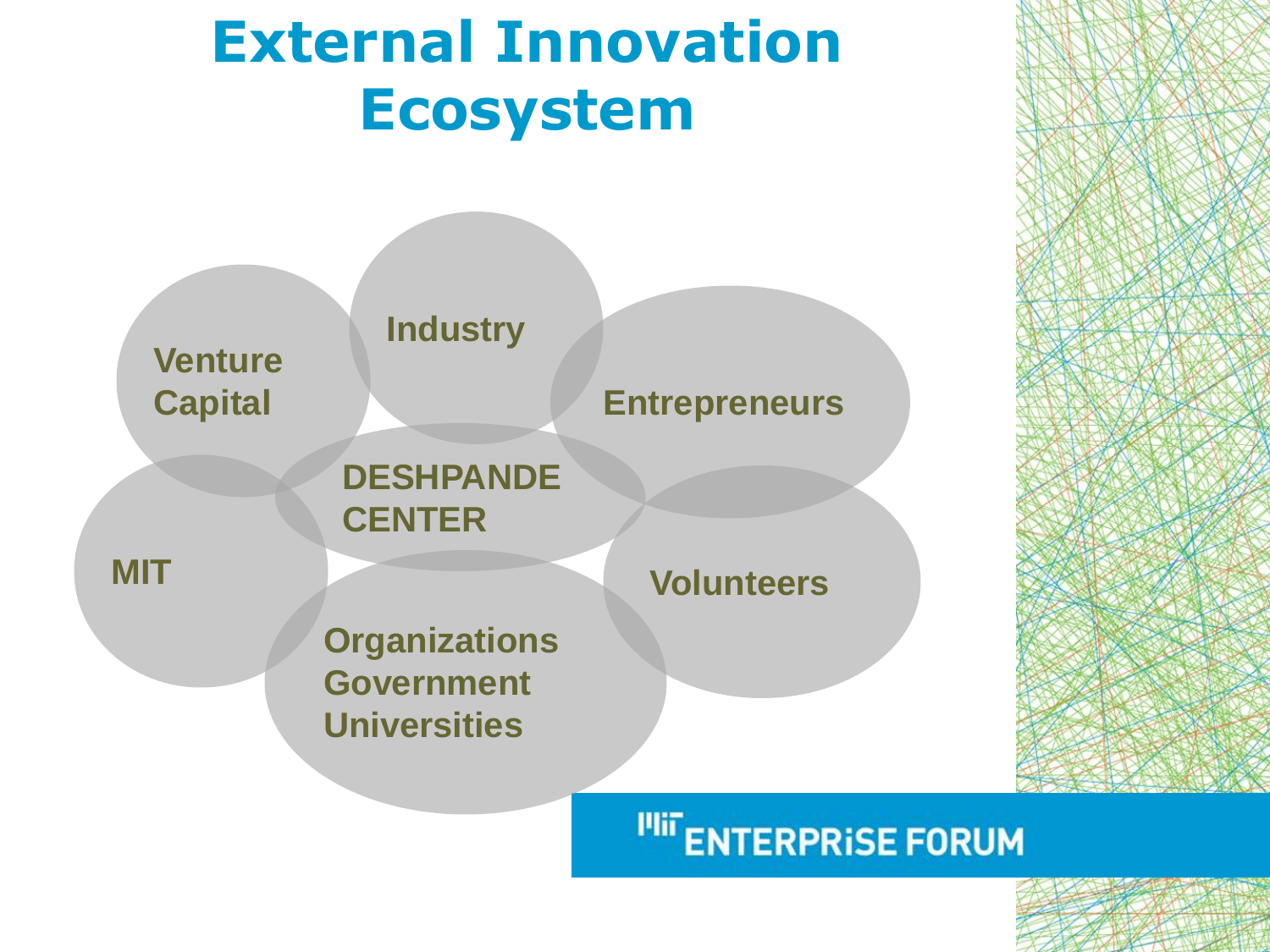## **Entrepreneurial Ecosystem**

The MIT experience can be replicated anywhere there is a foundation of education and spirit of entrepreneurship

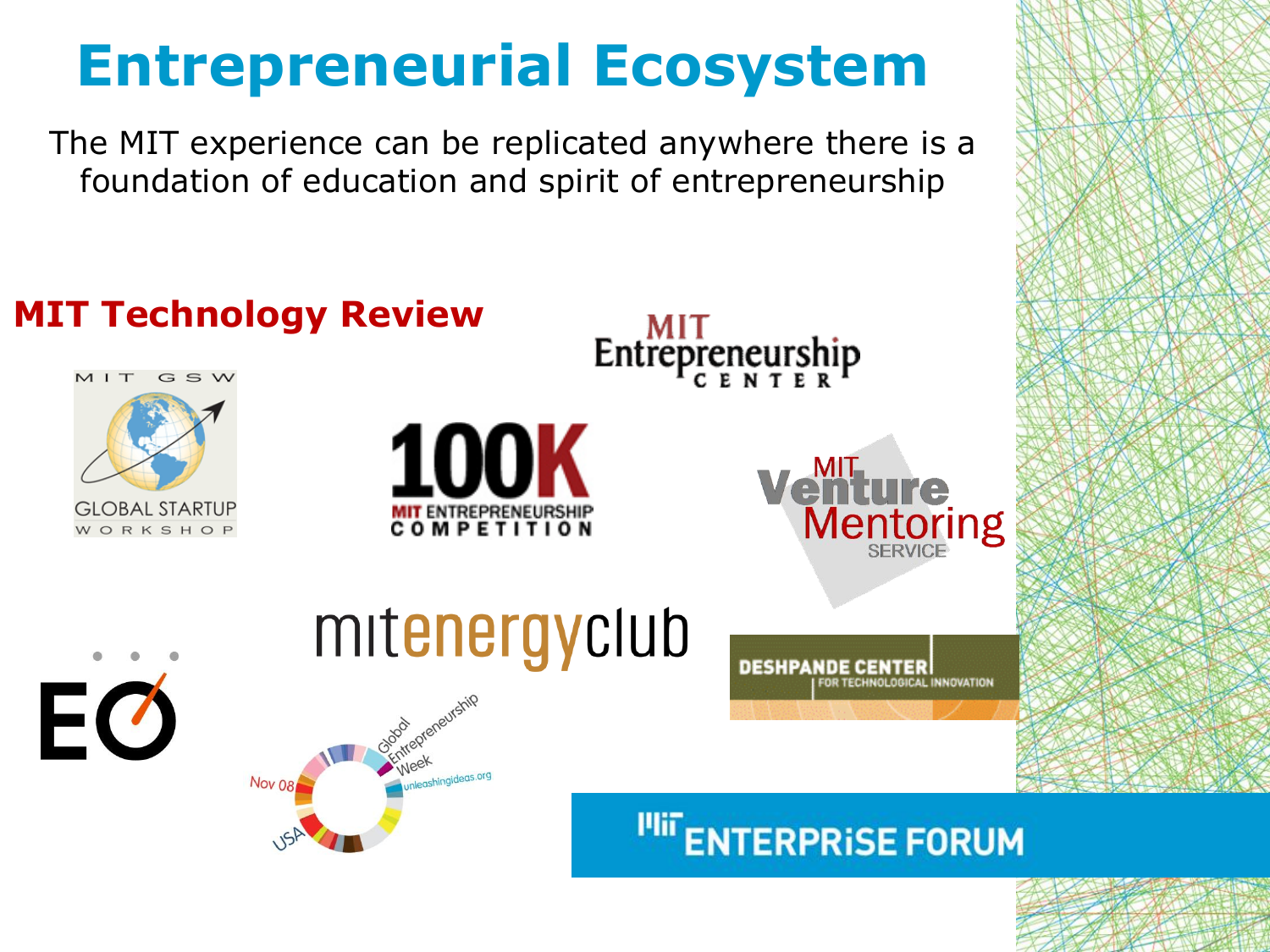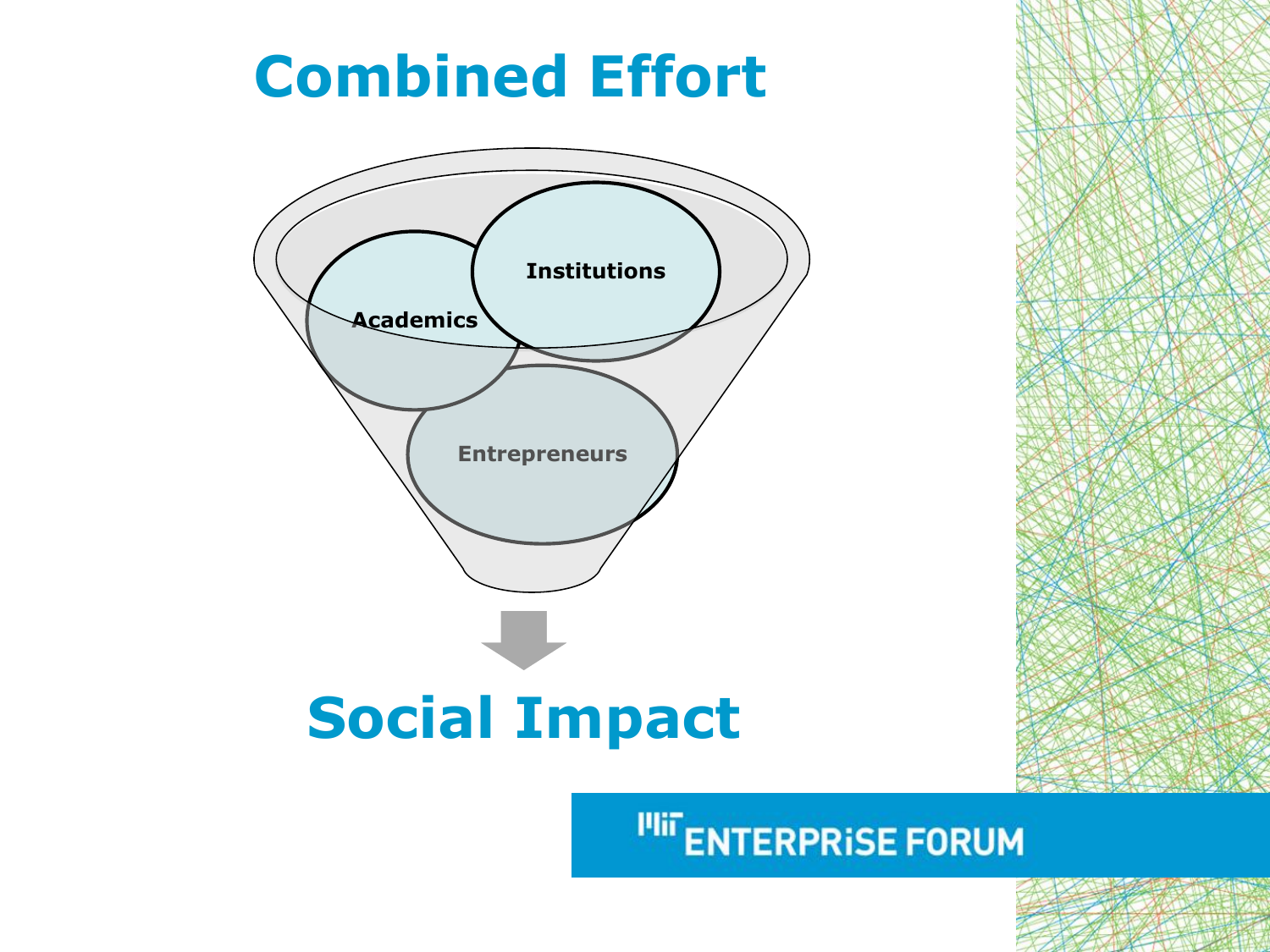## **What does the Successful Entrepreneur look like?**

- **Integrity**
- Leadership skills
- Positive attitude
- Impatient, passionate, action oriented behavior
- Seeks and accepts coaching / selects Advisors
- Pragmatic; willing to compromise
- Support other entrepreneurs
- Driven to solve a valuable problem for the world
- Ability to attract world class talent
- Can identify and secure funding

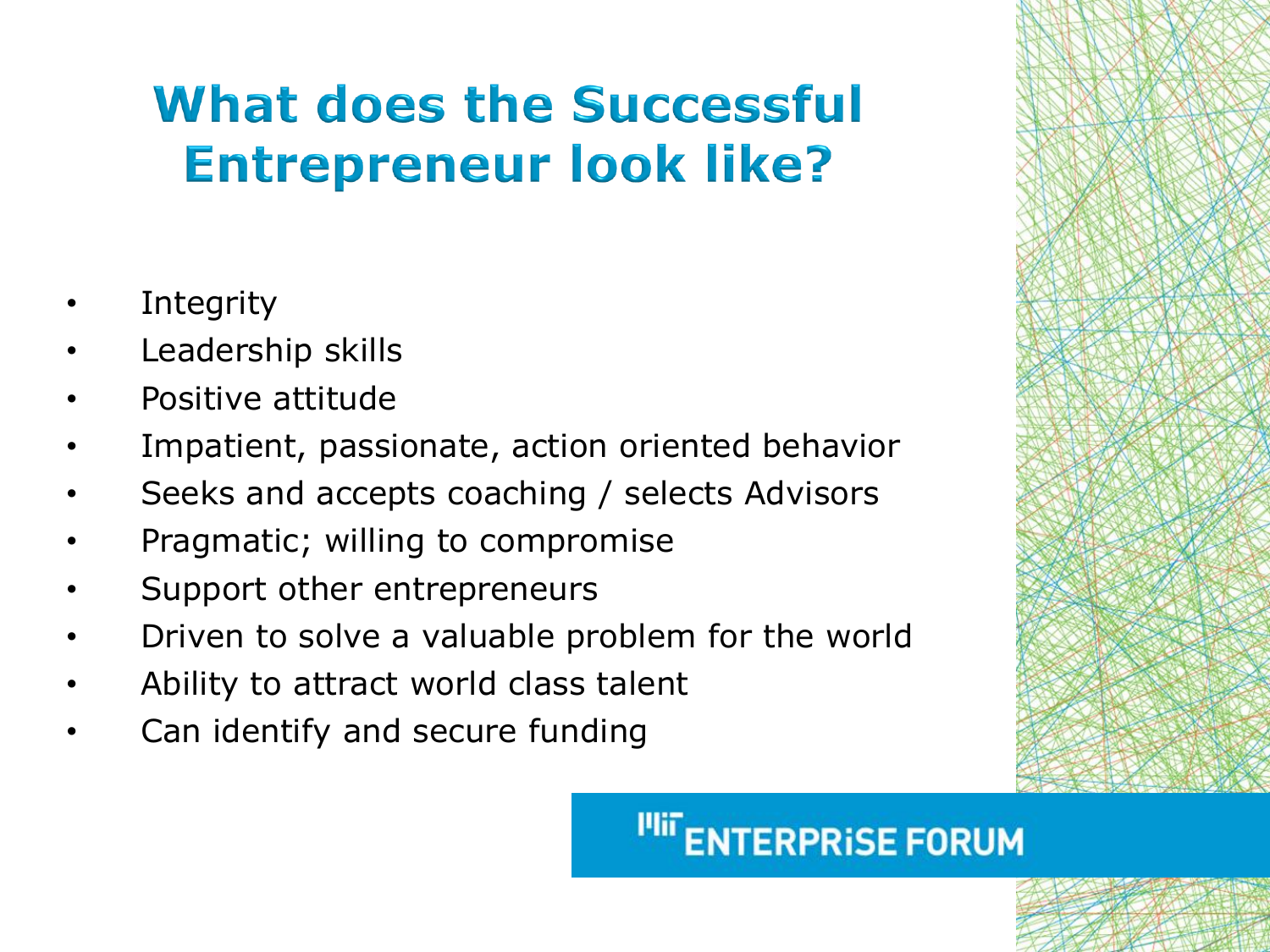## **Early Success Factors**

#### **Quality of technology**

Supports several new products Large market potential

#### **Quality of management**

Focused strategy Thorough market understanding Realistic product development plan

#### **Quality investors**

Track record building successful businesses Network of connections with partners customers Personal involvement with business Access to money over long term

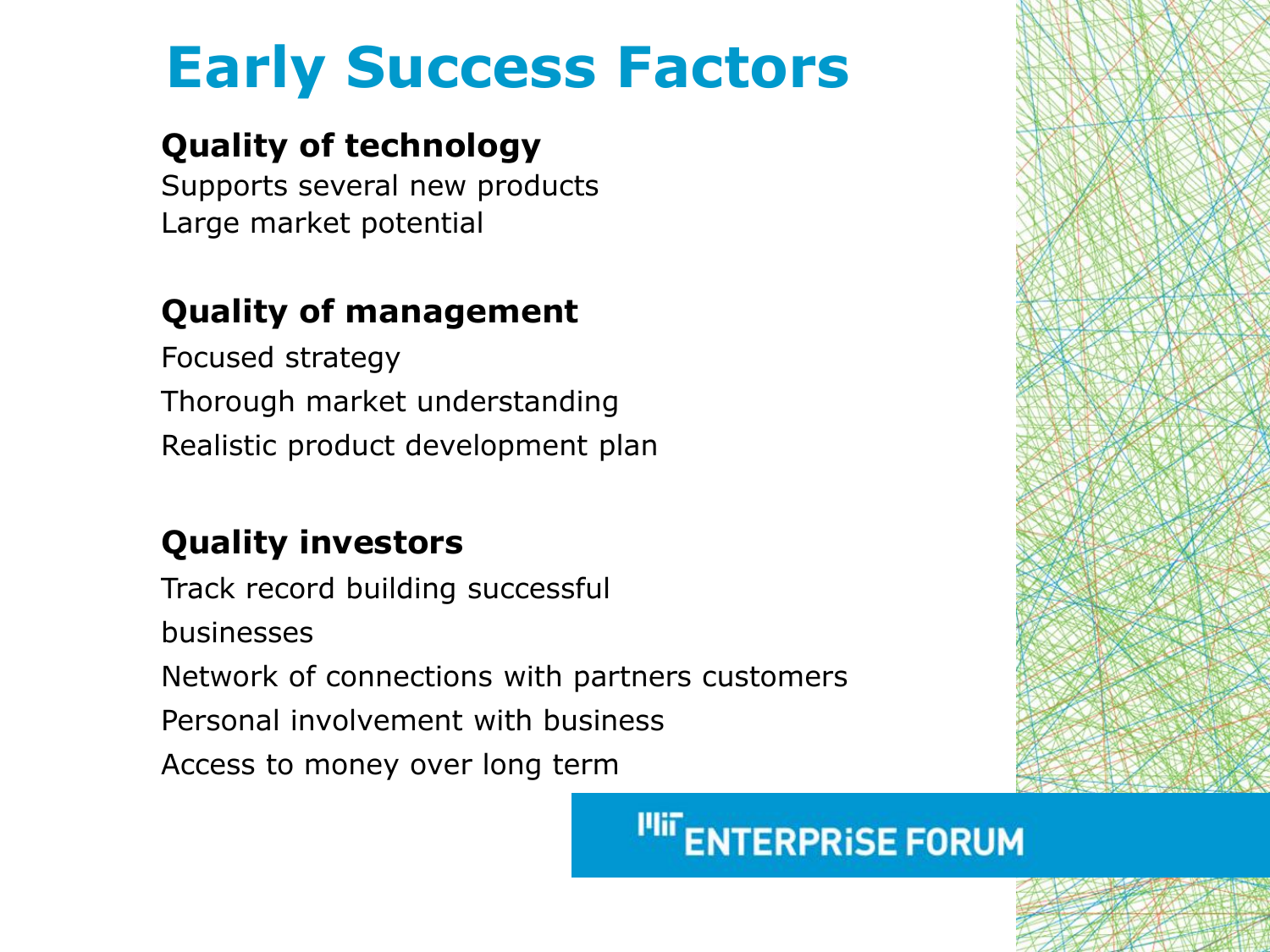## **System View: Innovation Ecosystem**



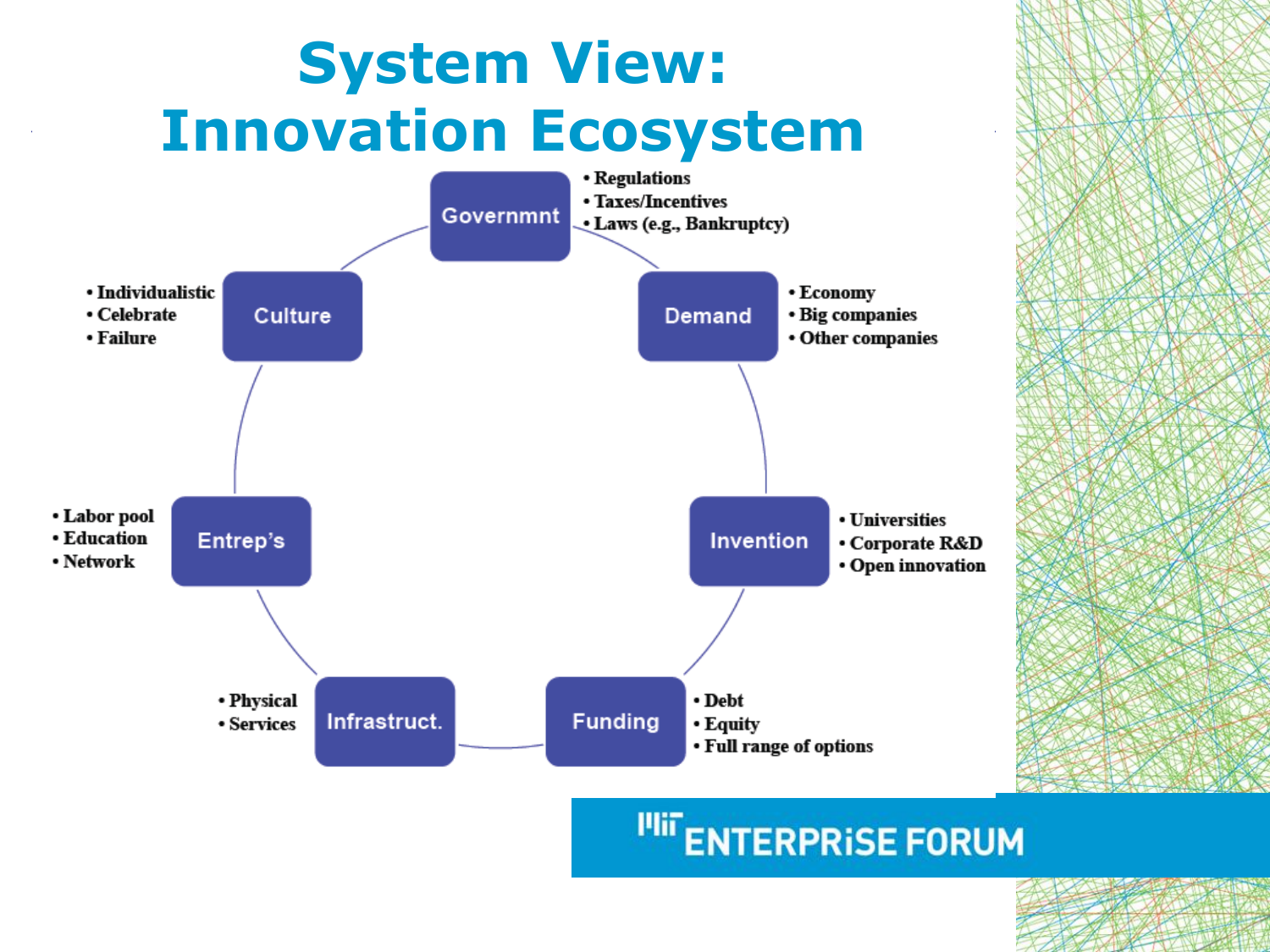# *There is no single model for success.*

**Many pathways to the commercial market.** 

•Some basic elements of success, but need to be applied in different ways or mixtures.

•What works best may depend on a university's research strengths, the nature of the related industries, the nature of the region (big city, rural, etc.), and other variables.

#### **The only common thread is the need for a welldeveloped ecosystem of innovation**

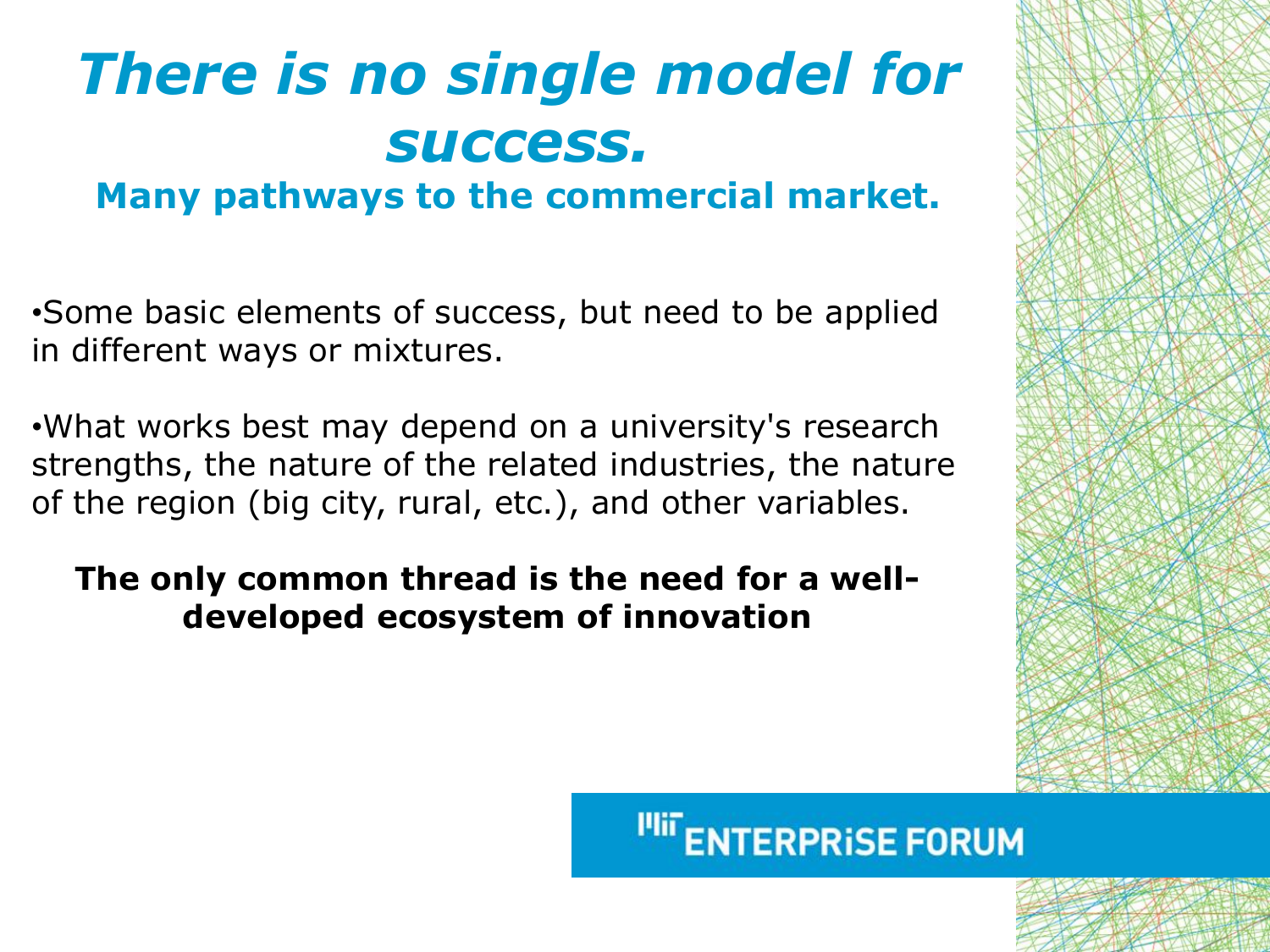# **Summary / Key Takeaways**

- Quality Mentors / Catalyst are a major asset in any organization at any stage
- Collaboration is key for success in early stage ventures
- Measure success continuously assess & evaluate
- Take risks early, but leverage partners
- Don't always build new, improve existing
- Look towards the future and identify trends
- **Act Boldly & Change the World**

**When asked by Charlie Rose: "what is the most important lesson you learned from your father?" Prime Minister of Singapore Lee Hsien Loong replied: "Never say die, never give up"**